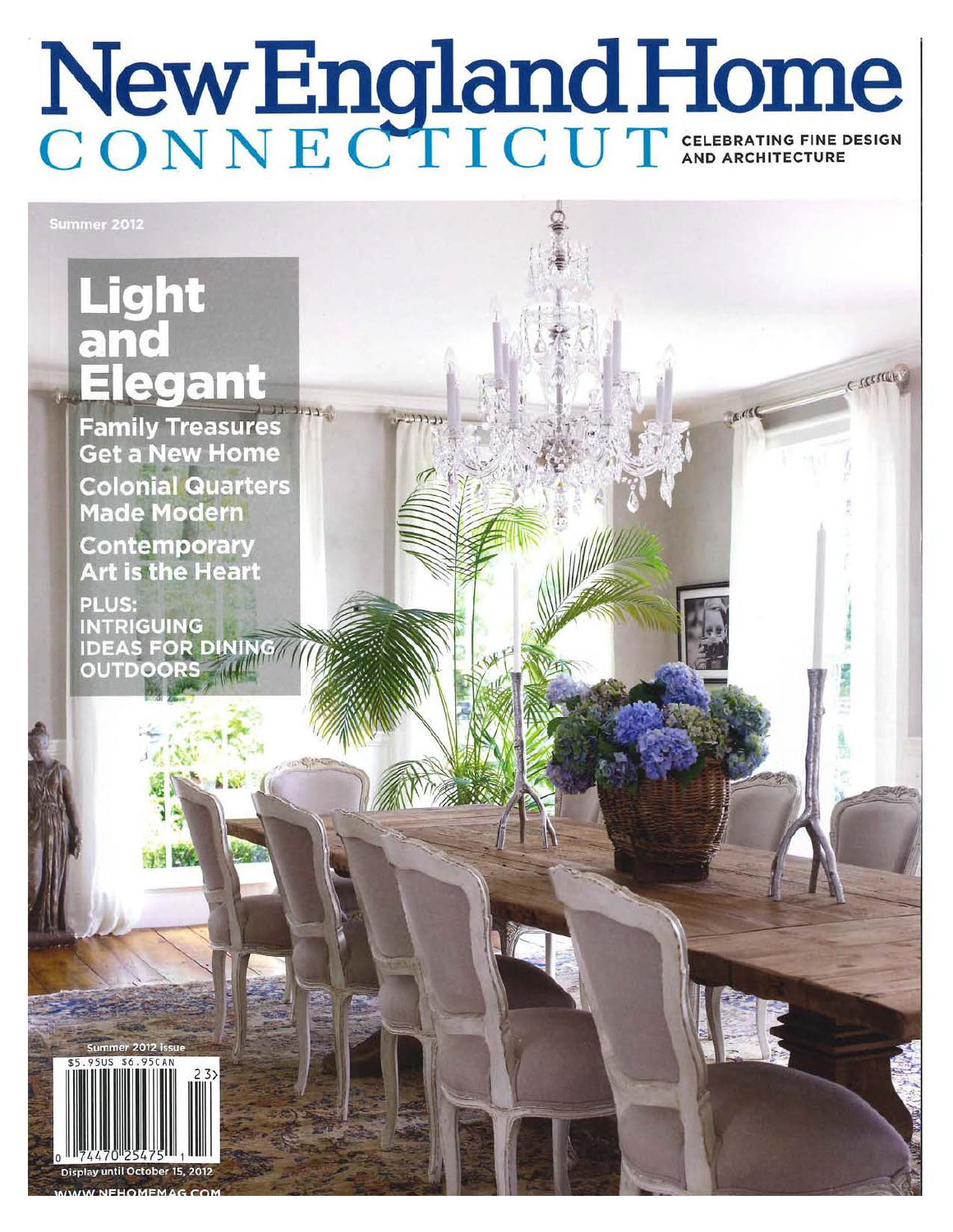## **JMKA I ARCHITECTS**



JMKA | architects, an award-winning firm in lower Fairfield County, has built its reputation working closely with clients to design projects that integrate the clients' needs and vision within a budget. The firm's design philosophy draws on the proven lessons of historical, regional and cultural context.

In the design process, JMKA | architects does an in-depth exploration of both the project requirements and the client's aspirations. We investigate all aspects of the property, its relation to the program and its impact on the design. Through all of this, the budget is referred to and tested in relation to the design process.

JMKA | architects takes a collaborative approach to design, working closely with the client, the builder, interior designer, mill shop and landscape architect. Working as a team ensures that an often-complex process is smooth from beginning to end, with the result being a successful project.

The same high level of detail JMKA | architects employs on the exterior is continued through the interiors. Our expertise in custom-designed furniture, hardware and lighting and our ongoing relationships with the finest builders, consultants and craftsman result in satisfying the demands for high quality required by our clients.

JMKA | architects has the same enthusiasm for small renovations and additions as for new construction. In the words of one of our clients, "It is awesome ..... the most amazing thing is how well the architecture, the design and the furnishings all combine to create exactly what we were hoping for..."

JMKA | architects views each project as a new canvas. We integrate the client's vision and aspirations, work within a budget and provide hands-on management of the details and the craft. A unique, personal architectural process is the hallmark of our firm.